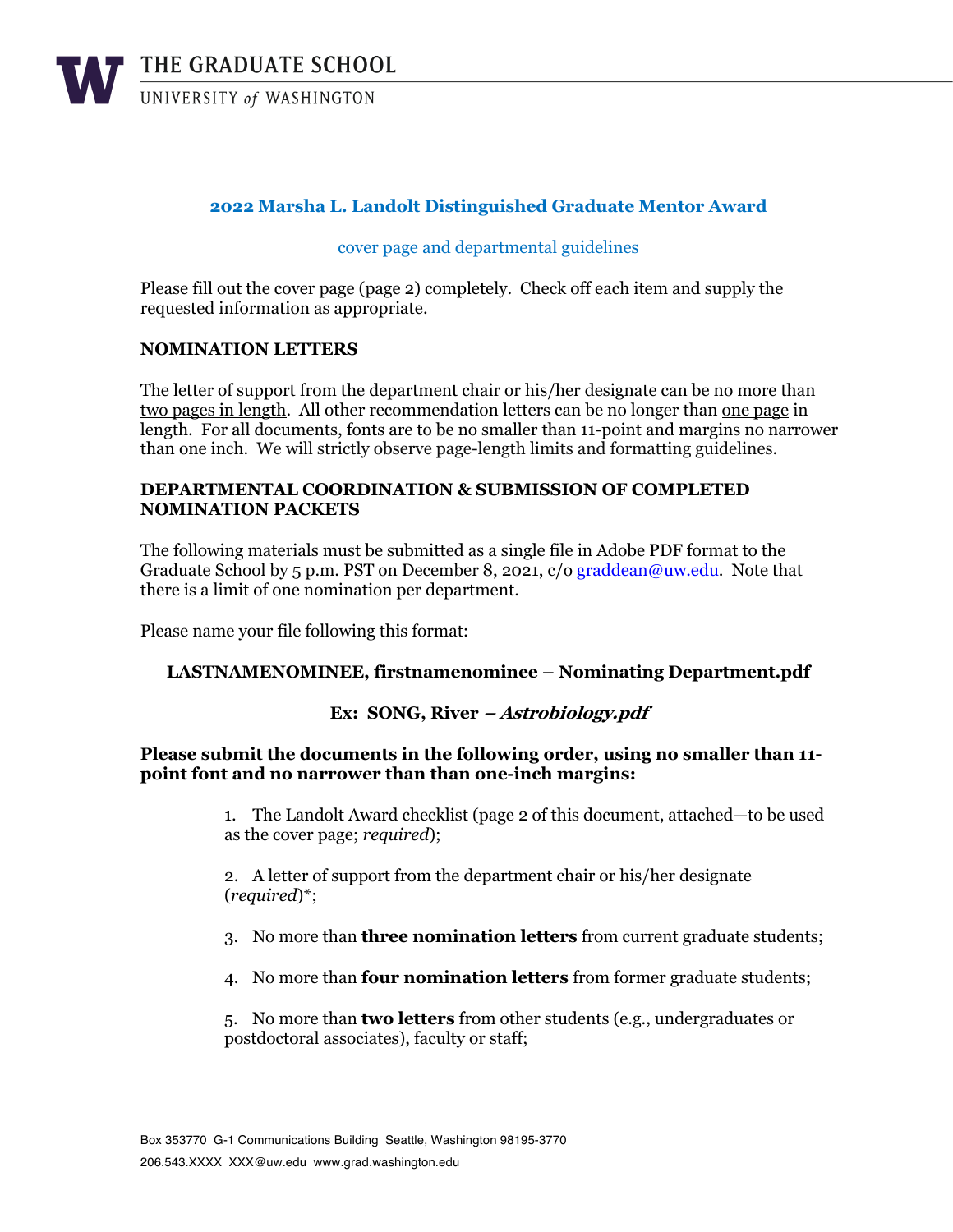6. A **current, abbreviated copy** of the nominee's CV of no more than six pages;

7. A list of current and former mentored graduate students directly supervised (required; see page 5 of this document). NB: Please list all of the nominee's students who have received substantive supervision, regardless if the nominee was the committee chair or not.

8. No more than **four pages** of other supporting materials (e.g., course syllabi, student evaluations, etc.) as desired, but not to include additional nomination letters.

\*In their cover letters, departmental chairs are invited to incorporate comments from those nomination letters they have received from current or former students or colleagues that are not among the letters included in the final packet of materials.

#### **DEADLINE**

The deadline for departments to return completed nomination packets is  $\frac{1}{5}$  p.m. PST on December 8, 2021 . This is a *firm deadline*. In fairness to all nominators, no exceptions or extensions will be granted.

### **QUESTIONS?**

Jerry Pangilinan, **graddean@uw.edu**

Assistant to the Dean, The Graduate School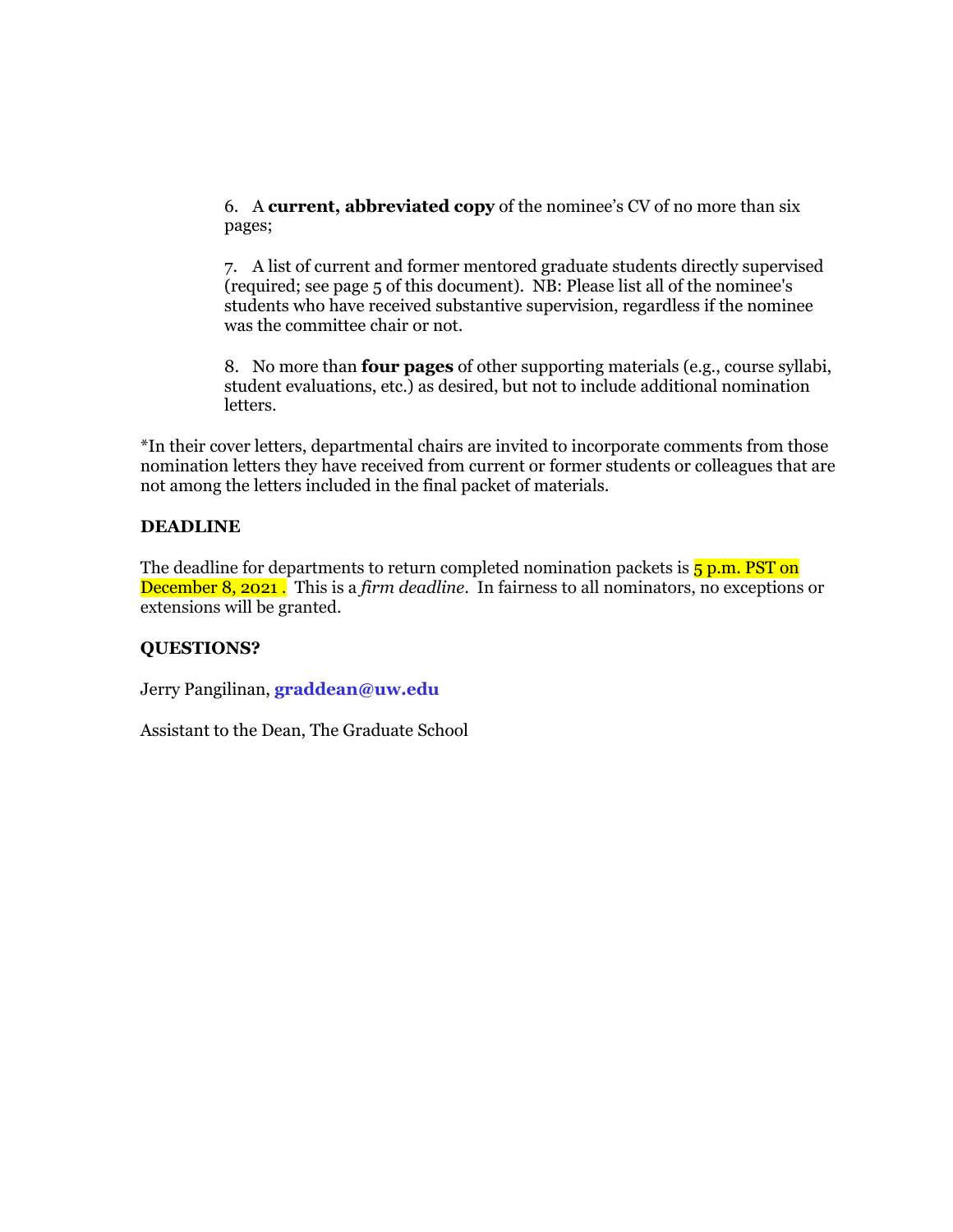# **2022 Marsha L. Landolt Distinguished Graduate Mentor Award –**

# **cover page & checklist**

| Nominee Information                        |                                                  |  |  |  |  |
|--------------------------------------------|--------------------------------------------------|--|--|--|--|
| Nominee's name                             |                                                  |  |  |  |  |
| Title (professor,<br>associate, assistant) | Department                                       |  |  |  |  |
| Nominee's e-mail                           | Box number                                       |  |  |  |  |
| Nominee's preferred<br>gender pronouns     | How does the<br>nominee pronounce<br>their name? |  |  |  |  |
| Nominee's cell phone                       | Nominee's home<br>address                        |  |  |  |  |

| Departmental Information                                     |                       |  |  |  |  |  |
|--------------------------------------------------------------|-----------------------|--|--|--|--|--|
| Name and $e$ -mail of the<br> personsubmitting this <br>file |                       |  |  |  |  |  |
| Department chair's<br>name                                   |                       |  |  |  |  |  |
| Chair's email                                                | Chair's box<br>number |  |  |  |  |  |

## **Nomination File Materials**

- **Please order materials in this sequence;**
- **Check off each item and/or supply the document;**
- **Formatting guidelines: For all documents, fonts are to be no smaller than 11-point and margins no narrower than one inch.**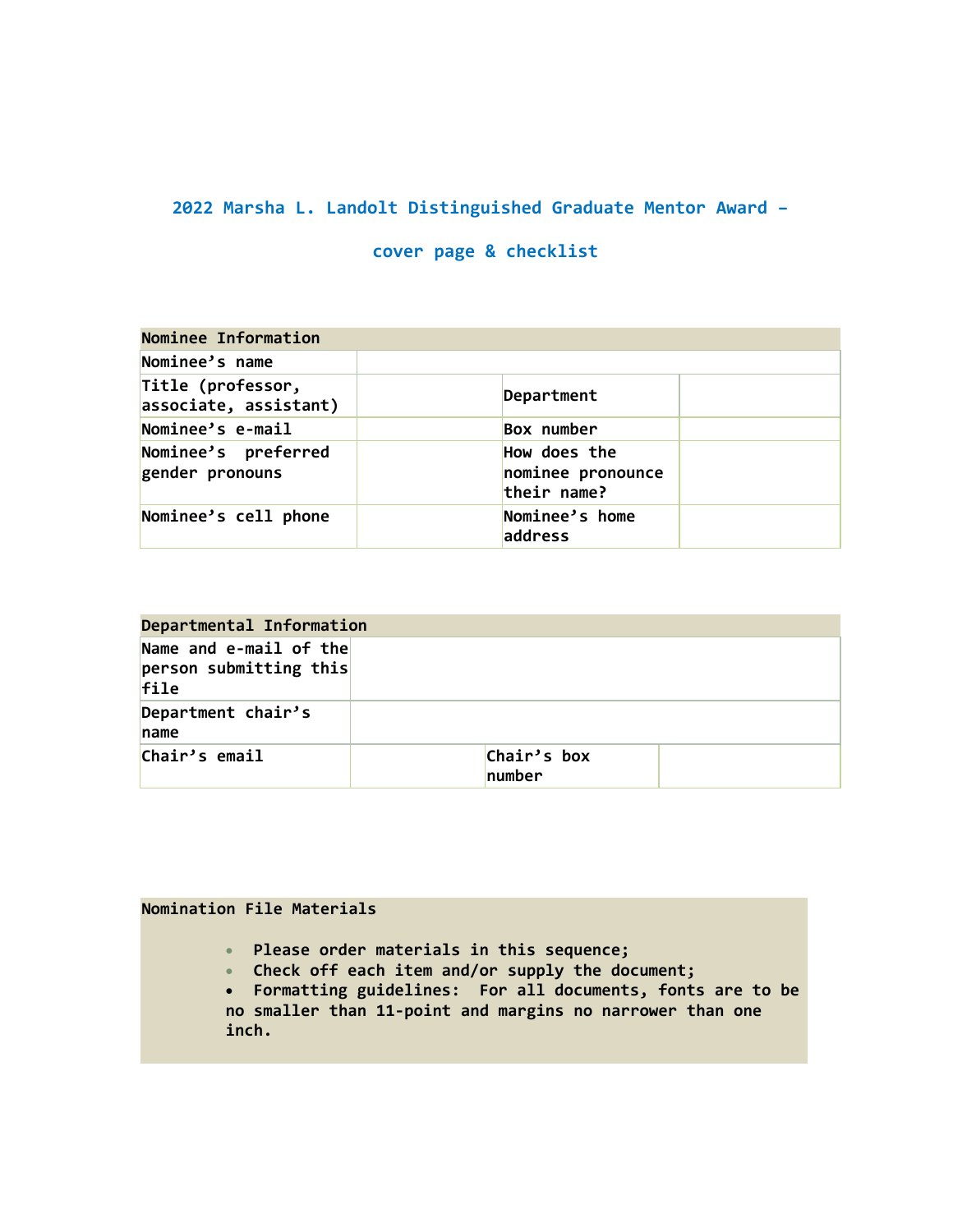| Landolt Award cover page/checklist (to be used as the cover<br>sheet) required                                                                                                                                                                                       |
|----------------------------------------------------------------------------------------------------------------------------------------------------------------------------------------------------------------------------------------------------------------------|
| Cover letter from the chair or his/her designee required                                                                                                                                                                                                             |
| In their cover letters, departmental chairs are invited to<br>incorporate comments from those nomination letters they have<br>received from current or former students or colleagues that<br>are not among the letters included in the final packet of<br>materials. |
| Nomination letters from current grad students (no more than<br>three, each no more than one page in length)                                                                                                                                                          |
|                                                                                                                                                                                                                                                                      |
| Nomination letters from former grad students (no more than four,<br>each no more than one page in length)                                                                                                                                                            |
|                                                                                                                                                                                                                                                                      |
|                                                                                                                                                                                                                                                                      |
|                                                                                                                                                                                                                                                                      |
| Nomination letters from other students (e.g., undergraduates or<br>post-docs), faculty or staff (no more than two, each no more than<br>one page in length)                                                                                                          |
|                                                                                                                                                                                                                                                                      |
| Abbreviated version of nominee's CV (no more than six pages in<br>length)                                                                                                                                                                                            |
| List of current and former mentored graduate students (see page 4)<br>required                                                                                                                                                                                       |
| Other supporting materials (no more than four pages), but not to<br>include additional nomination letters                                                                                                                                                            |